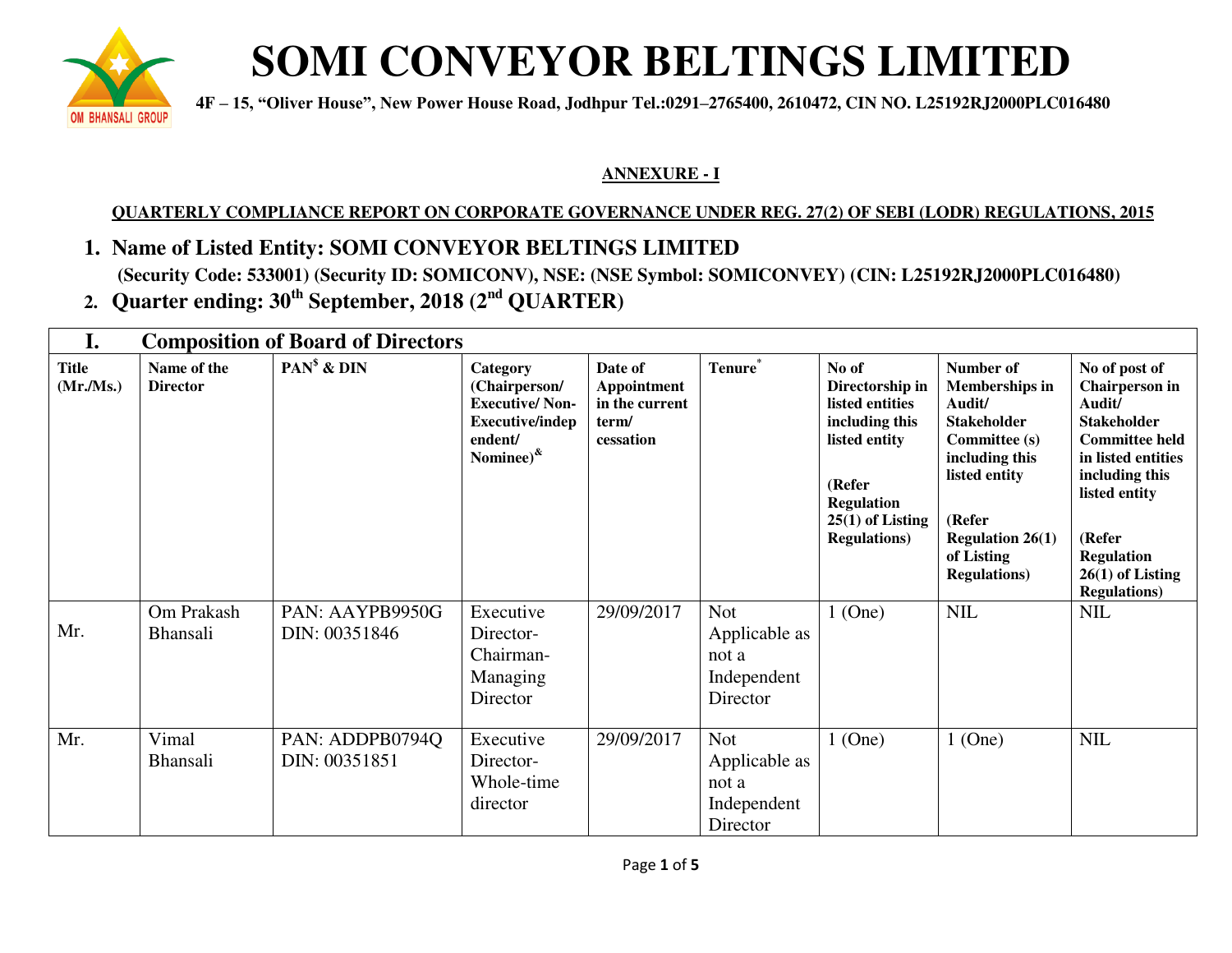| Mr.                                                                                                                                                                                                                                                                                                                                                                                                                                     | Gaurav<br>Bhansali          | PAN: ADDPB0795R<br>DIN: 00351860 | Executive<br>Director-<br>Whole-time<br>director               | 29/09/2017 | <b>Not</b><br>Applicable as<br>not a<br>Independent<br>Director | $1$ (One) | $1$ (One)  | <b>NIL</b> |
|-----------------------------------------------------------------------------------------------------------------------------------------------------------------------------------------------------------------------------------------------------------------------------------------------------------------------------------------------------------------------------------------------------------------------------------------|-----------------------------|----------------------------------|----------------------------------------------------------------|------------|-----------------------------------------------------------------|-----------|------------|------------|
| Mr.                                                                                                                                                                                                                                                                                                                                                                                                                                     | Mahendra<br>Rakhecha        | PAN: ABBPR6748N<br>DIN: 00648532 | Independent<br>Director-Non<br>Executive<br>Director           | 30/09/2015 | 12 Years                                                        | $1$ (One) | $2$ (Two)  | $1$ (One)  |
| Mr.                                                                                                                                                                                                                                                                                                                                                                                                                                     | Yogesh<br>Maheshwari        | PAN: AAQPM6696N<br>DIN: 01202089 | Independent<br>Director-Non<br>Executive<br>Director           | 30/09/2015 | 11 Years 8<br>Months and<br>21 Days                             | $1$ (One) | <b>NIL</b> | <b>NIL</b> |
| Mr.                                                                                                                                                                                                                                                                                                                                                                                                                                     | Sharad<br>Gyanmal<br>Nahata | PAN: ACIPN2323F<br>DIN: 06814502 | Independent<br>Director-Non<br>Executive<br>Director           | 30/09/2014 | 4 Years 7<br>Months and<br>16 Days                              | $1$ (One) | 2(Two)     | $1$ (One)  |
| Ms.                                                                                                                                                                                                                                                                                                                                                                                                                                     | Surbhi Rathi                | PAN: ARIPR4034N<br>DIN: 07115169 | Women-<br>Independent<br>Director-Non<br>Executive<br>Director | 30/09/2015 | 3 Years 6<br>Months and<br>3 days                               | $1$ (One) | <b>NIL</b> | <b>NIL</b> |
| PAN number of any director would not be displayed on the website of Stock Exchange<br><sup>&amp;</sup> Category of directors means executive/non-executive/independent/Nominee. if a director fits into more than one category write all categories<br>separating them with hyphen<br>to be filed only for Independent Director. Tenure would mean total period from which Independent director is serving on Board of directors of the |                             |                                  |                                                                |            |                                                                 |           |            |            |

listed entity in continuity without any cooling off period.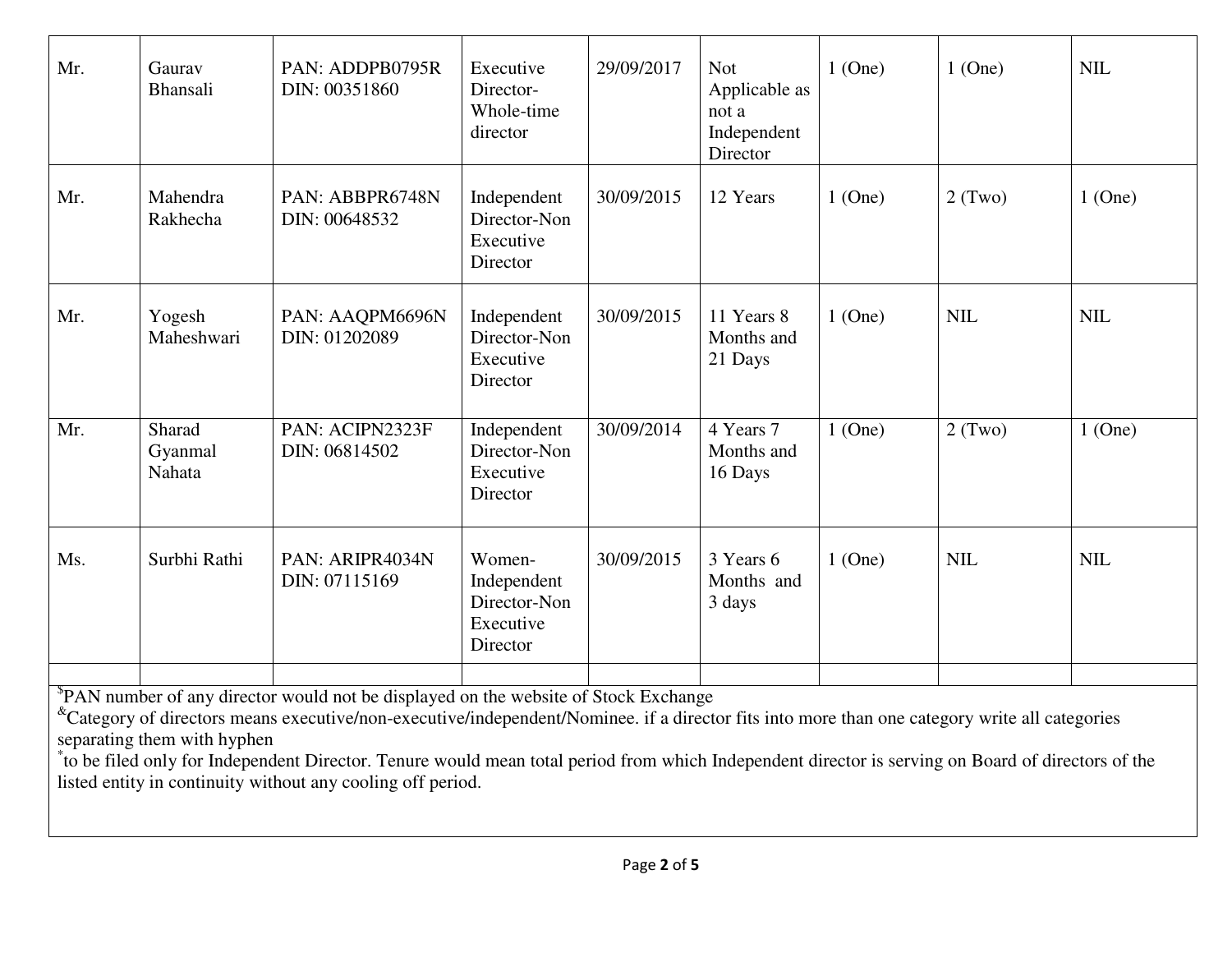| II.<br><b>Composition of Committees</b>                    |                                             |                                                                                                                                                               |  |  |  |
|------------------------------------------------------------|---------------------------------------------|---------------------------------------------------------------------------------------------------------------------------------------------------------------|--|--|--|
| <b>Name of Committee</b>                                   | <b>Name of Committee members</b>            | <b>Category (Chairperson/Executive/Non</b>                                                                                                                    |  |  |  |
|                                                            |                                             | Executive/Independent/Nominee) <sup>\$</sup>                                                                                                                  |  |  |  |
| 1. Audit Committee                                         | 1. Mahendra Rakhecha                        | Chairman- Independent Director-Non-Executive Director                                                                                                         |  |  |  |
|                                                            | 2. Gauray Bhansali                          | <b>Executive Director- Whole Time Director</b>                                                                                                                |  |  |  |
|                                                            | 3. Sharad Gyanmal Nahata                    | Independent Director- Non-Executive Director                                                                                                                  |  |  |  |
| 2. Nomination &<br><b>Remuneration Committee</b>           | 1. Yogesh Maheshwari                        | Chairman-Independent Director-Non Executive Director                                                                                                          |  |  |  |
|                                                            | 2. Mahendra Rakhecha                        | Independent Director-Non-Executive Director                                                                                                                   |  |  |  |
|                                                            | 3. Sharad Gyanmal Nahata                    | Independent Director-Non-Executive Director                                                                                                                   |  |  |  |
| 3. Risk Management<br>Committee (if applicable)            | N.A.                                        | N.A.                                                                                                                                                          |  |  |  |
| <b>Stakeholders Relationship</b><br>4.<br>Committee        | 1. Sharad Gyanmal Nahata                    | Chairman- Independent Director- Non Executive Director                                                                                                        |  |  |  |
|                                                            | 2. Mahendra Rakhecha                        | Independent Director-Non-Executive Director                                                                                                                   |  |  |  |
|                                                            | 3. Vimal Bhansali                           | <b>Executive Director- Whole Time Director</b>                                                                                                                |  |  |  |
| separating them with hyphen                                |                                             | <sup>&amp;</sup> Category of directors means executive/non executive/independent/nominee. if a director fits into more than one category write all categories |  |  |  |
|                                                            |                                             |                                                                                                                                                               |  |  |  |
| <b>Meeting of Board of Directors</b><br>III.               |                                             |                                                                                                                                                               |  |  |  |
| Date(s) of Meeting (if any)                                | Date(s) of Meeting (if any) in the relevant | Maximum gap between any two consecutive (in number of days)                                                                                                   |  |  |  |
| in the previous quarter                                    | quarter                                     |                                                                                                                                                               |  |  |  |
| $30^{th}$ May, 2018                                        | $14th$ August, 2018                         | 75 Days                                                                                                                                                       |  |  |  |
|                                                            | $03rd$ September, 2018                      |                                                                                                                                                               |  |  |  |
| IV.<br><b>Meeting of Committees (Audit Committee Only)</b> |                                             |                                                                                                                                                               |  |  |  |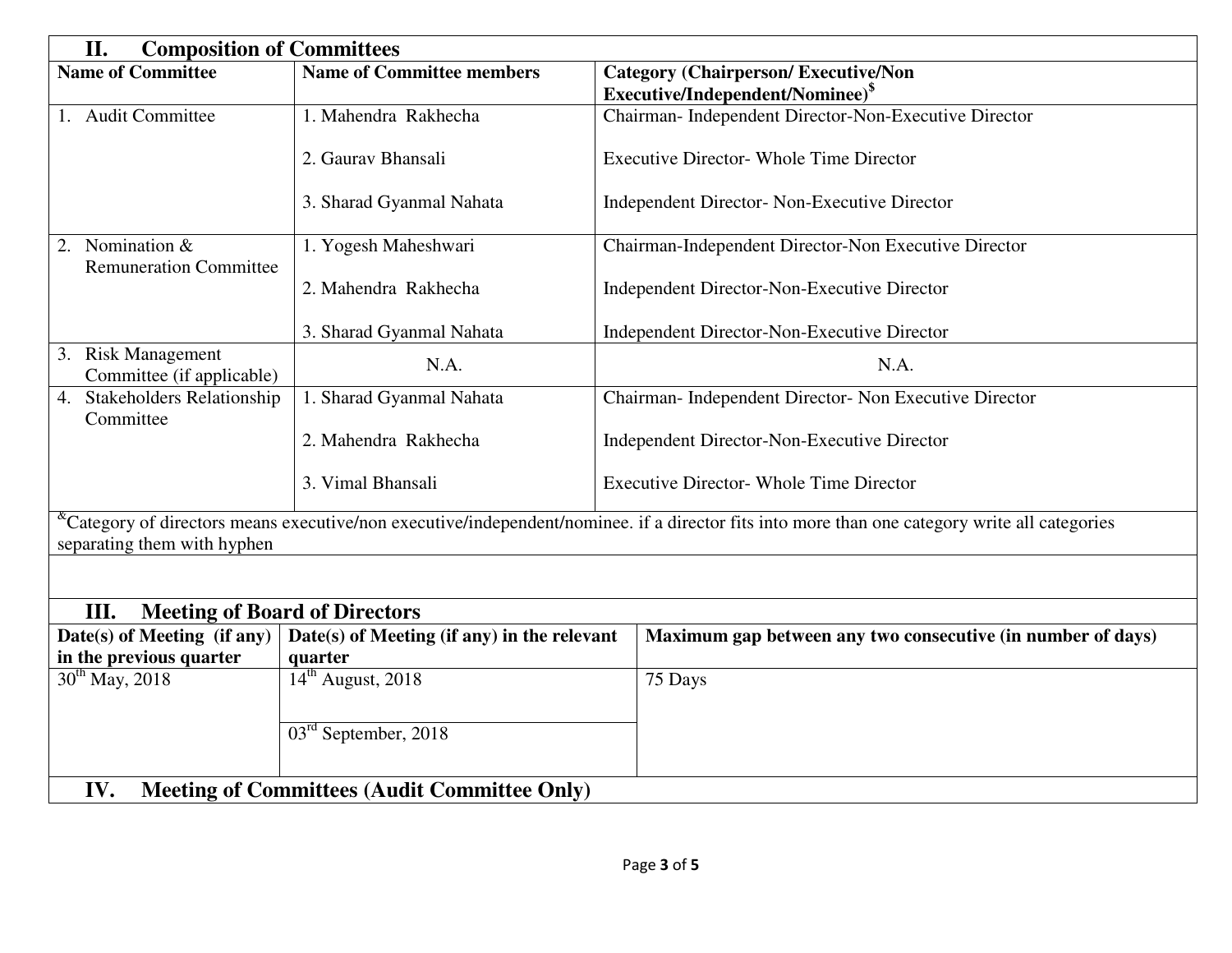| $30^{th}$ May, 2018<br>$14th$ August, 2018<br>Yes, All the Three<br>75 Days<br>Members were<br>present<br>This information has to be mandatorily be given for audit committee, for rest of the committees giving this information is optional<br>V.<br><b>Related Party Transactions</b><br><b>Compliance status (Yes/No/NA)</b> refer note below<br><b>Subject</b><br>Whether prior approval of audit committee obtained<br>Yes<br>Whether shareholder approval obtained for material<br>N.A.<br><b>RPT</b><br>Whether details of RPT entered into pursuant to<br>omnibus approval have been reviewed by Audit<br>Yes<br>Committee<br><b>Note</b>                                             | Date(s) of meeting of the<br><b>Audit committee in the</b><br>relevant quarter | Whether<br>requirement of<br><b>Quorum</b> met<br>(details) | Date(s) of meeting of<br>the committee in the<br>previous quarter | Maximum gap between any two consecutive meetings in number<br>of days <sup>®</sup> |  |  |  |  |
|------------------------------------------------------------------------------------------------------------------------------------------------------------------------------------------------------------------------------------------------------------------------------------------------------------------------------------------------------------------------------------------------------------------------------------------------------------------------------------------------------------------------------------------------------------------------------------------------------------------------------------------------------------------------------------------------|--------------------------------------------------------------------------------|-------------------------------------------------------------|-------------------------------------------------------------------|------------------------------------------------------------------------------------|--|--|--|--|
|                                                                                                                                                                                                                                                                                                                                                                                                                                                                                                                                                                                                                                                                                                |                                                                                |                                                             |                                                                   |                                                                                    |  |  |  |  |
|                                                                                                                                                                                                                                                                                                                                                                                                                                                                                                                                                                                                                                                                                                |                                                                                |                                                             |                                                                   |                                                                                    |  |  |  |  |
|                                                                                                                                                                                                                                                                                                                                                                                                                                                                                                                                                                                                                                                                                                |                                                                                |                                                             |                                                                   |                                                                                    |  |  |  |  |
|                                                                                                                                                                                                                                                                                                                                                                                                                                                                                                                                                                                                                                                                                                |                                                                                |                                                             |                                                                   |                                                                                    |  |  |  |  |
|                                                                                                                                                                                                                                                                                                                                                                                                                                                                                                                                                                                                                                                                                                |                                                                                |                                                             |                                                                   |                                                                                    |  |  |  |  |
|                                                                                                                                                                                                                                                                                                                                                                                                                                                                                                                                                                                                                                                                                                |                                                                                |                                                             |                                                                   |                                                                                    |  |  |  |  |
|                                                                                                                                                                                                                                                                                                                                                                                                                                                                                                                                                                                                                                                                                                |                                                                                |                                                             |                                                                   |                                                                                    |  |  |  |  |
|                                                                                                                                                                                                                                                                                                                                                                                                                                                                                                                                                                                                                                                                                                |                                                                                |                                                             |                                                                   |                                                                                    |  |  |  |  |
|                                                                                                                                                                                                                                                                                                                                                                                                                                                                                                                                                                                                                                                                                                |                                                                                |                                                             |                                                                   |                                                                                    |  |  |  |  |
| In the column "Compliance Status", compliance or non-compliance may be indicated by Yes/No/N.A. For example, if the Board has been<br>composed in accordance with the requirements of Listing Regulations, "Yes" may be indicated. Similarly, in case the Listed Entity has no related<br>party transactions, the words "N.A." may be indicated.<br>If status is "No" details of non-compliance may be given here.                                                                                                                                                                                                                                                                             |                                                                                |                                                             |                                                                   |                                                                                    |  |  |  |  |
| <b>Affirmations</b><br>VI.                                                                                                                                                                                                                                                                                                                                                                                                                                                                                                                                                                                                                                                                     |                                                                                |                                                             |                                                                   |                                                                                    |  |  |  |  |
| The composition of Board of Directors is in terms of SEBI (Listing obligations and disclosure requirements) Regulations, 2015: YES<br>The composition of the following committees is in terms of SEBI (Listing obligations and disclosure requirements) Regulations, 2015.<br>2.<br>a. Audit Committee: YES<br>b. Nomination & remuneration committee: YES<br>Stakeholders relationship committee: YES<br>d. Risk management committee (applicable to the top 100 listed entities) (NOT APPLICABLE)<br>The committee members have been made aware of their powers, role and responsibilities as specified in SEBI (Listing obligations and disclosure<br>requirements) Regulations, 2015 : YES |                                                                                |                                                             |                                                                   |                                                                                    |  |  |  |  |
| The meetings of the board of directors and the above committees have been conducted in the manner as specified in SEBI (Listing obligations and<br>4.                                                                                                                                                                                                                                                                                                                                                                                                                                                                                                                                          |                                                                                |                                                             |                                                                   |                                                                                    |  |  |  |  |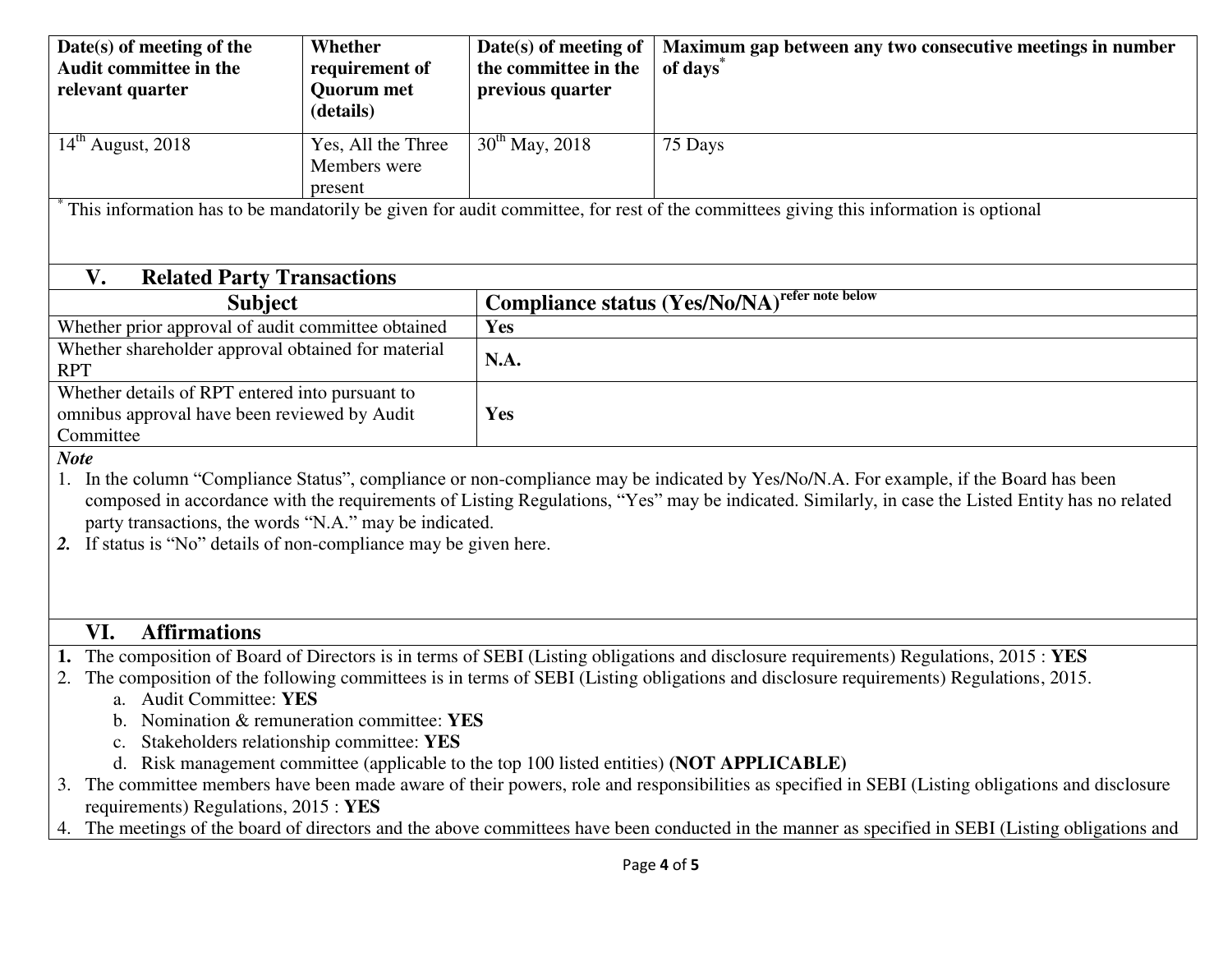disclosure requirements) Regulations, 2015 : **YES**

5. a. This report and/or the report submitted in the previous quarter has been placed before Board of Directors: **YES**

e. b. Any comments/observations/advice of Board of Directors may be mentioned here : **(NOT APPLICABLE)**



**(Managing Director) For Somi Conveyor Beltings Limited Date: 10/10/2018** 

Note:

Information at Table I and II above need to be necessarily given in 1st quarter of each financial year. However if there is no change of information in subsequent quarter (s) of that financial year, this information may not given by Listed entity and instead a statement "same as previous quarter" may be given.